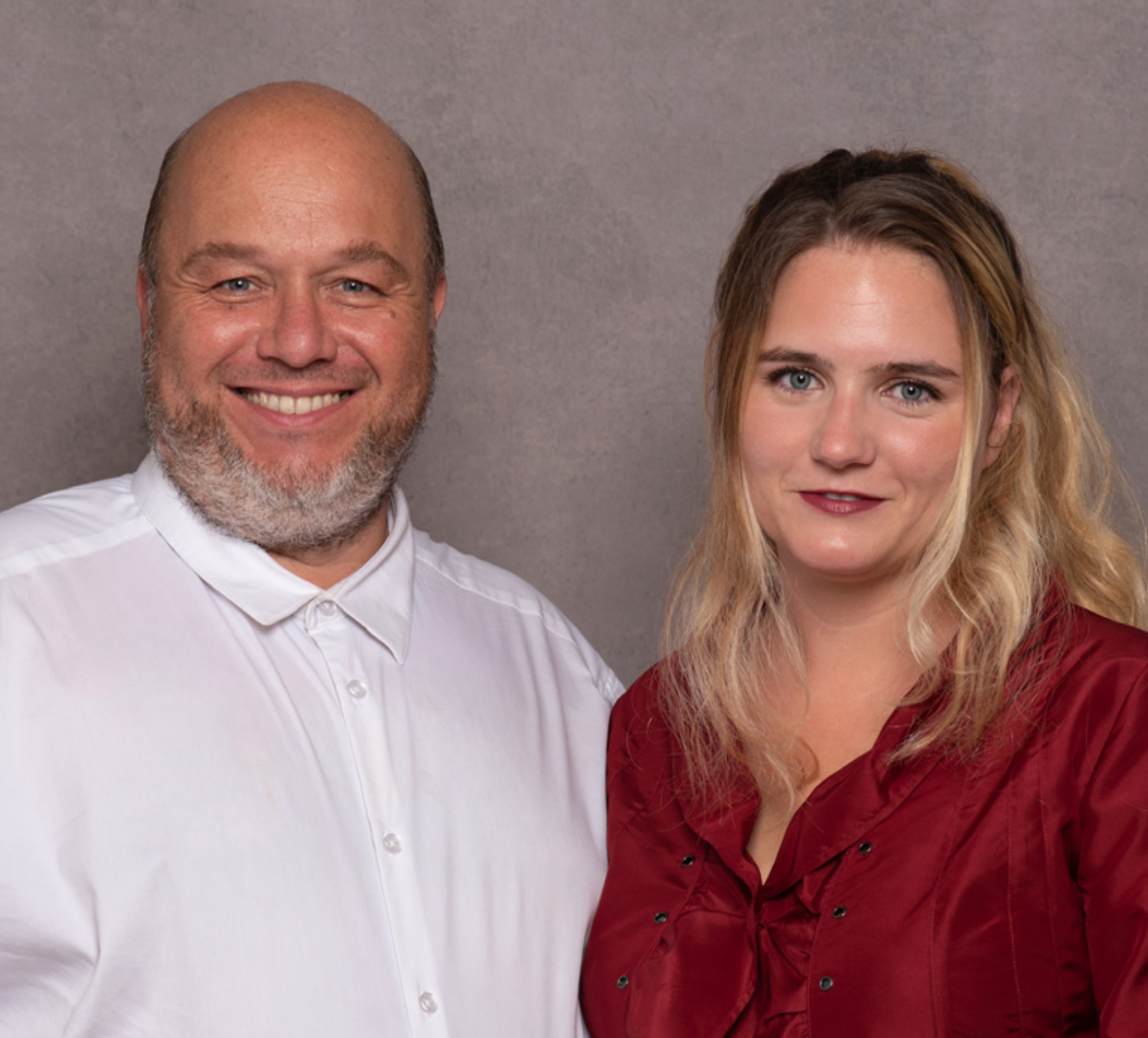# **WOLFGANG AMADEUS MOZART (1756 - 1791) SONATAS AND VARIATIONS FOR FOUR HANDS**

Morgane Le Corre & Knut Jacques,

fortepiano after Anton Walter by Christopher Clarke

## **Sonata in C major, KV 521**

|                | 4 Andante & Variations in G major, KV 501 | 8'23 |  |
|----------------|-------------------------------------------|------|--|
| 3              | Allegretto                                | 7'37 |  |
| $\overline{2}$ | Andante                                   | 6'22 |  |
| $\mathbf{1}$   | Allegro                                   | 8'36 |  |

## **Sonata in F major, KV 497**

| 5 Adagio, Allegro di molto | 8'03  |
|----------------------------|-------|
| <b>6</b> Andante           | 10'17 |
| 7 Allegro                  | 7'25  |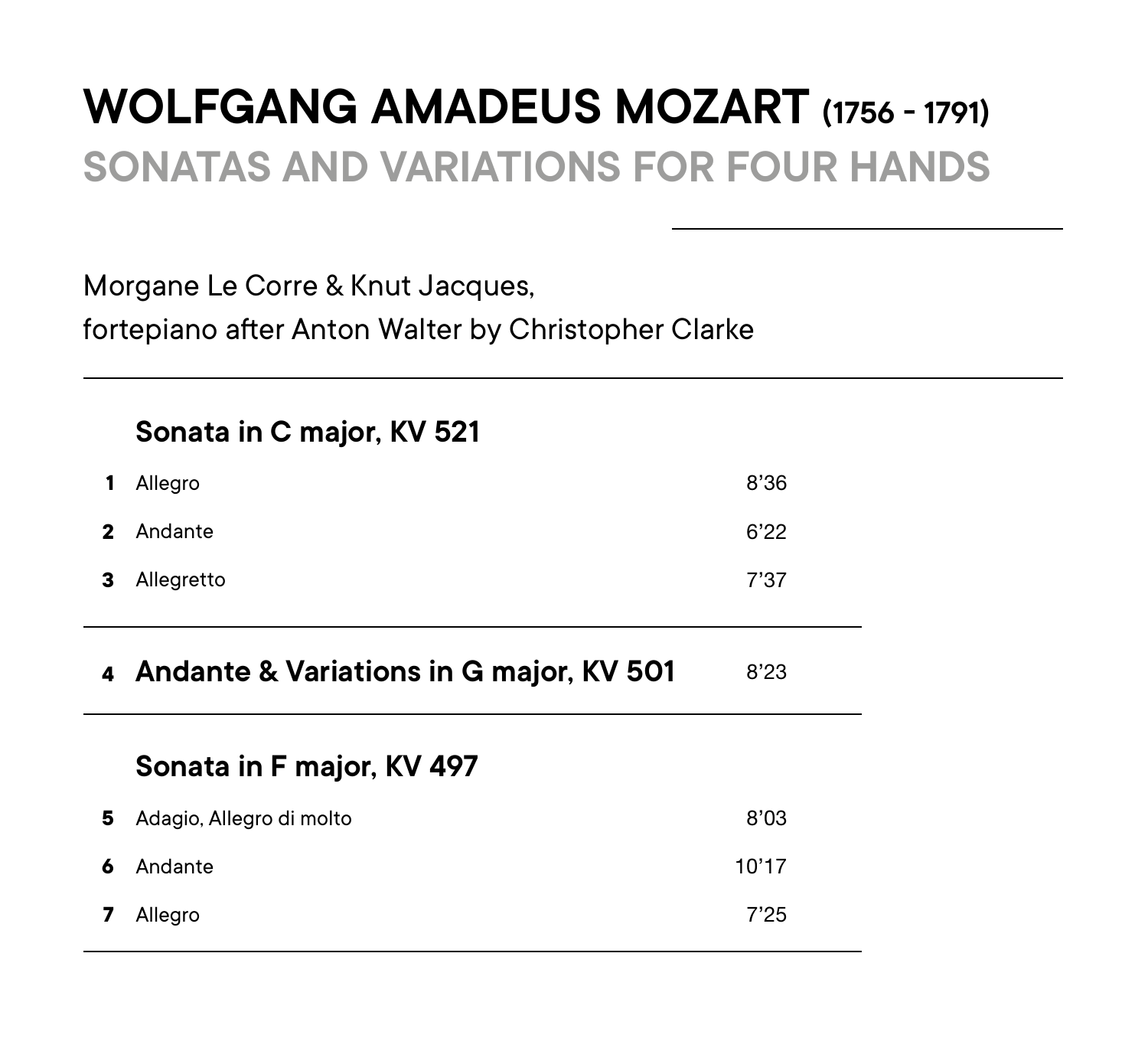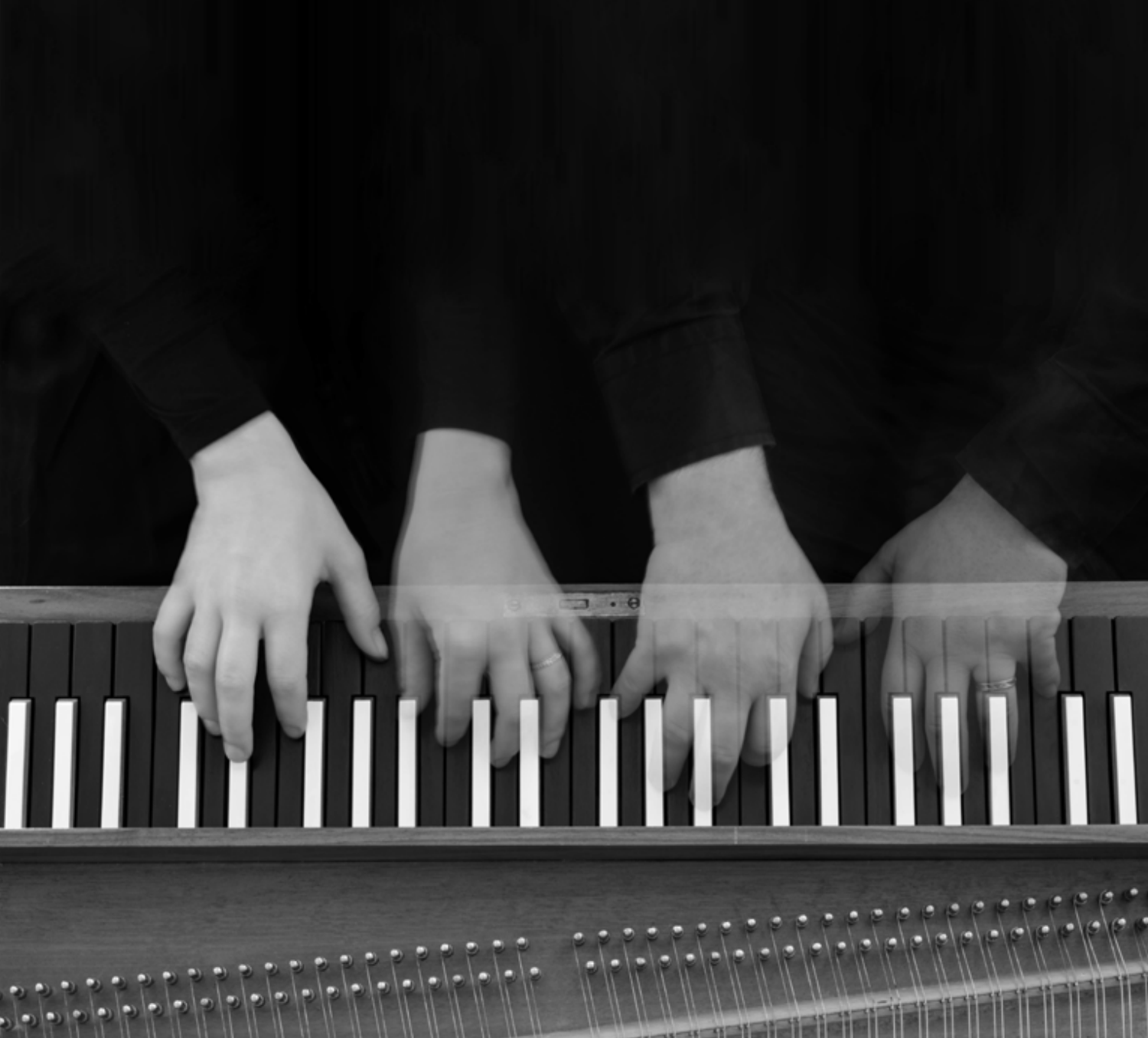**Morgane Le Corre** and **Knut Jacques**, you have made music together as the **Duo Pégase** for several years. For this album you selected two Sonatas K 497 and 521, and a set of Variations, K 501. What place do these two Sonatas hold within Wolfgang Amadeus Mozart's opus of works? According to their numbering in Ludwig von Köchel's chronological catalogue, they date from Mozart's maturity.

*KJ:* Indeed, these sonatas date from the final part of Mozart's life, when he was in his early thirties and at the height of his genius. Having recently entered into Freemasonry, Mozart, who had shaken off the paternal yoke and authority of the Prince-Archbishop of Salzburg, was living in Vienna, and it was in Vienna that he composed these two Sonatas. The Sonata in F major (K 497) was dated by the composer to 1 August 1786; he dated the second in C major (K 521) to 27 May 1787. Mozart was in the midst of composing the *Marriage of Figaro* which would meet with moderate success in Vienna and triumph in Prague, and *Don Giovanni*.

*MLC:* We know that the Viennese public often manifested a certain indifference towards Mozart's genius. Although almost contemporaneous, the two Sonatas are very different from one another.

#### **The Sonata in F major is an extraordinarily rich piece.**

*MLC:* Yes, and at the same time so focused. It begins with a truly symphonic Adagio. In his work on Mozart, Alfred Einstein pointed out that there is no longer any hierarchy between *Primo* and *Secondo*, which one finds in other four hands Sonatas. Mozart seeks first and foremost to enrich the melody, and to synthesize the *concertante* style with the music's intimate character. The harmony he uses is very elaborate, and enhanced with dissonances. Throughout the Sonata – and especially in the Allegro section of the first movement – his writing evokes the orchestral effects of the tutti intersecting with extremely beautiful dialogues, which one imagines might represent an orchestra's woodwinds.

*KJ:* The second movement uses a great variety of rhythmic subdivisions, from the minim to the thirtysecond note, all in the context of a discourse which evokes a string quartet at some times, and a wind quintet at others.

For a Rondo, the finale is exceptionally rich. Mozart uses unusual asymmetric metric structures as well as pungent dissonances, as in the String Quartet which shares the same name ("Dissonance", K 465) or in the final Piano Concerti.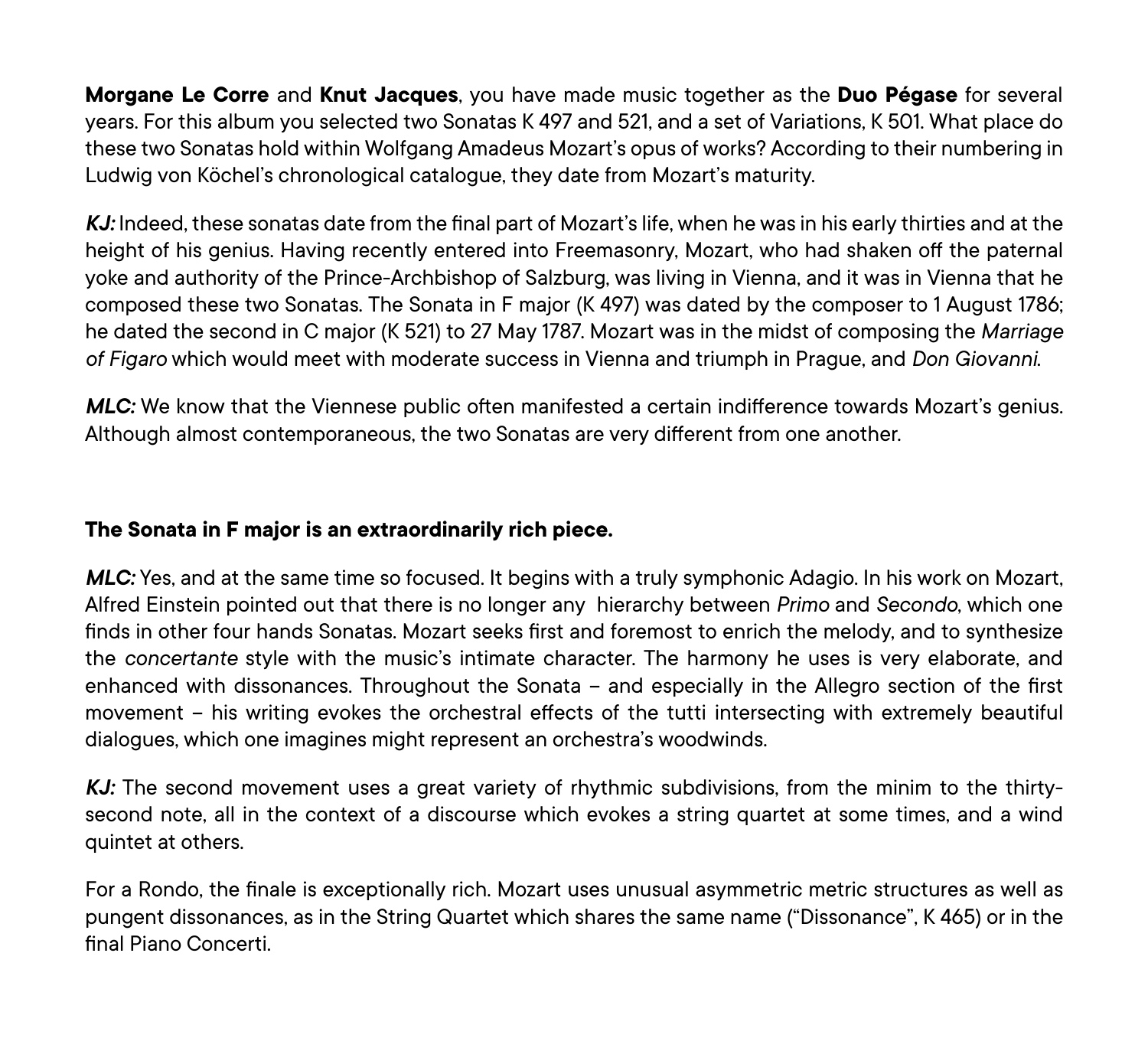#### **You mentioned that the C major Sonata K 521 is very different.**

KJ: In the C major Sonata, the dialogue is tighter, and quite virtuosic, and there is an imitative synergy which formally often resembles a Double Concerto. Incidentally, Mozart, who was rather fond of the piece, considered it very difficult. While its writing seems transparent and full of elegance, it nonetheless displays great skill and a high density of contrasting thematic material. In this regard, the structure of the Andante in F major is reminiscent of the slow movement of Concerto No. 20 (K 466), with an agitated second section in the relative minor key.

*MLC:* This typically Mozartian Sonata unfolds with an elegance reminiscent of the music of Johann Christian Bach, Johann Sebastian's youngest son, whom the Mozart family met in London for the first time in 1764. We know that Mozart – who was often quite critical of his contemporaries – nevertheless confessed his emotion upon the announcement of JC Bach's death in London on 1 January 1782. "What a loss for the musical world," he wrote to his father. The influence exerted by the "London Bach" on Mozart's musical personality is decisive, as is his contribution to the flourishing of the piano in Britain.

### **In addition to the two Sonatas K 497 and K 521, you have added an Andante with Variations in G major K 501, composed in 1786.**

*KJ:* Mozart completed this piece in Vienna on 4 November 1786 and originally intended it for two pianos, like the C major Sonata. The structure of these Variations is subtle, for we also seem to detect – reading between the lines – a miniature sonata. The theme and three first variations, which use increasingly rapid rhythmic units, form the first movement. The fourth variation in G minor, extremely pared down, comprises the slow movement, and the final variation is akin to a brilliant Sonata Finale, which ends with a delightful coda.

*MLC:* For this album, we chose to interpret Mozart's last three works, the quintessence of his art. The Variations are like an enchanted digression that he allowed himself between the writing of the two Sonatas.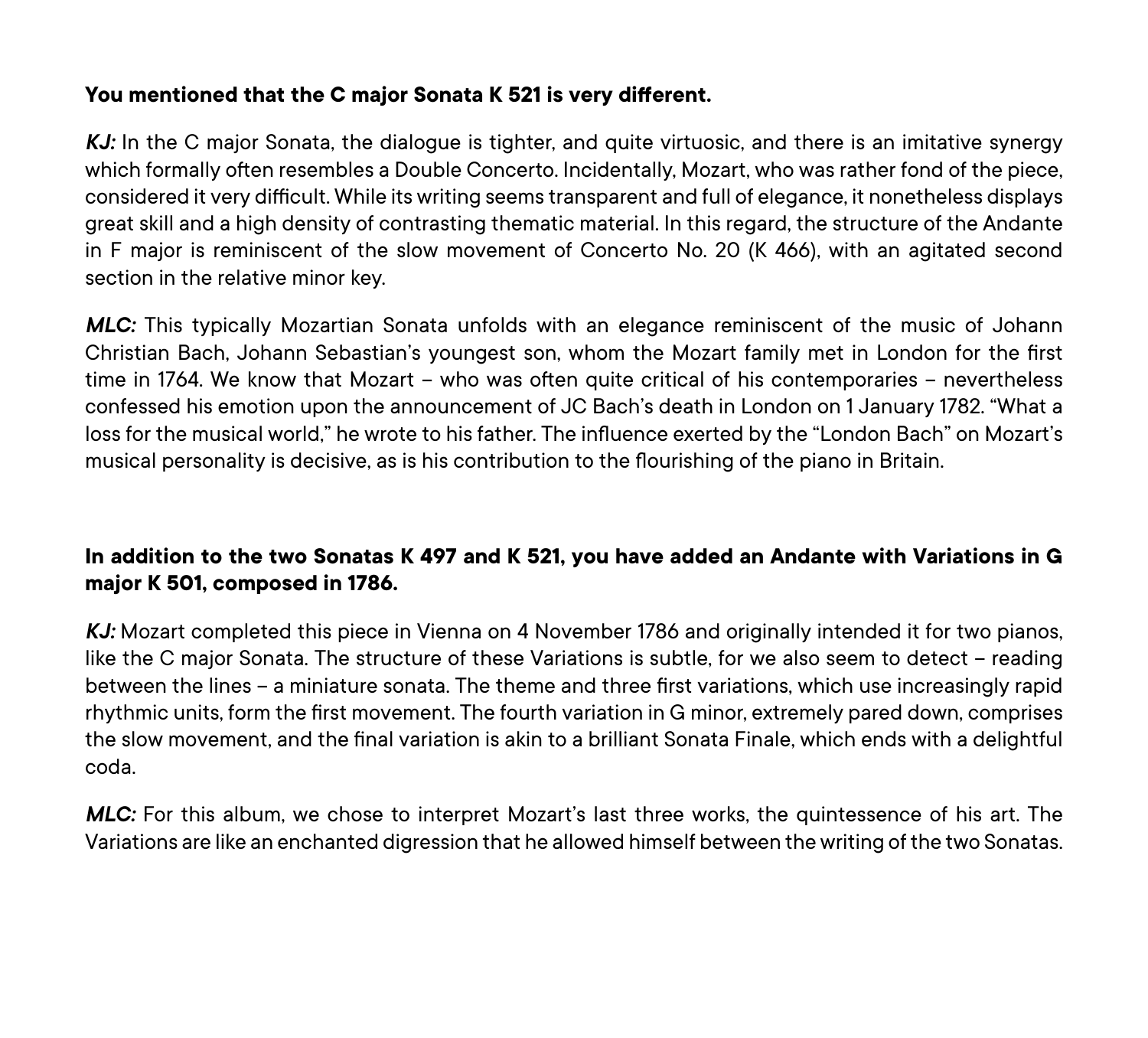#### **It is often said that Mozart was the "inventor" of four hands repertoire. To what extant is this true?**

*MLC:* As far back as the 17<sup>th</sup> century, several English Virginalists already composed four hands music. Johann Christian Bach also composed a few duos for keyboard with four hands. Perhaps Mozart was aware of this. In addition, we know that Mozart and his sister performed four hands together at one instrument, when their father Leopold "exhibited" them as children in London, Paris and Italy in the 1760s.

*KJ:* By nature, keyboard instruments develop a polyphonic discourse that can be compared to writing for ensembles (chamber and orchestra music). The writing for four hands is an opportunity for composers to go even further in the exploration of these instruments' musical resources. While he was not the "inventor" of playing four hands, Mozart was the first to develop the form on a keyboard of merely five octaves, in a manner that was exceptional for the time. In his wake, many composers have written masterpieces for this instrumentation. Often composers have undertaken a symphonic project by composing for piano four hands, as Stravinsky did with his *Rite of Spring.*

#### **You play a fortepiano which is a copy of an instrument from Mozart's era**

*MLC:* It's a magnificent copy of a five octave fortepiano by Christopher Clarke, based on an original by Anton Walter. Walter, who died in Vienna in 1826, was one of Mozart's preferred piano builders; Mozart owned one of his instruments. It used what we now refer to as "Viennese action", developed by Johann Andreas Stein, a student of Silbermann. Put simply, this technique gave the piano exceptionally precise articulation and a clear tone, which means that playing such an instrument requires delicacy and subtlety.

*KJ:* Morgane and I have shared a keyboard for several years, both historical and modern instruments. The evolution and diversity of keyboard construction is a constant source of inspiration for us. This model of fortepiano developed by Anton Walter represents a perfectly accomplished aesthetic and mechanical achievement. Its specifics, which are totally in keeping with the classical musical rhetoric, enable one to find a balance between *parlando* and *cantando* playing, and to preserve a certain levity within a complex universe of sound.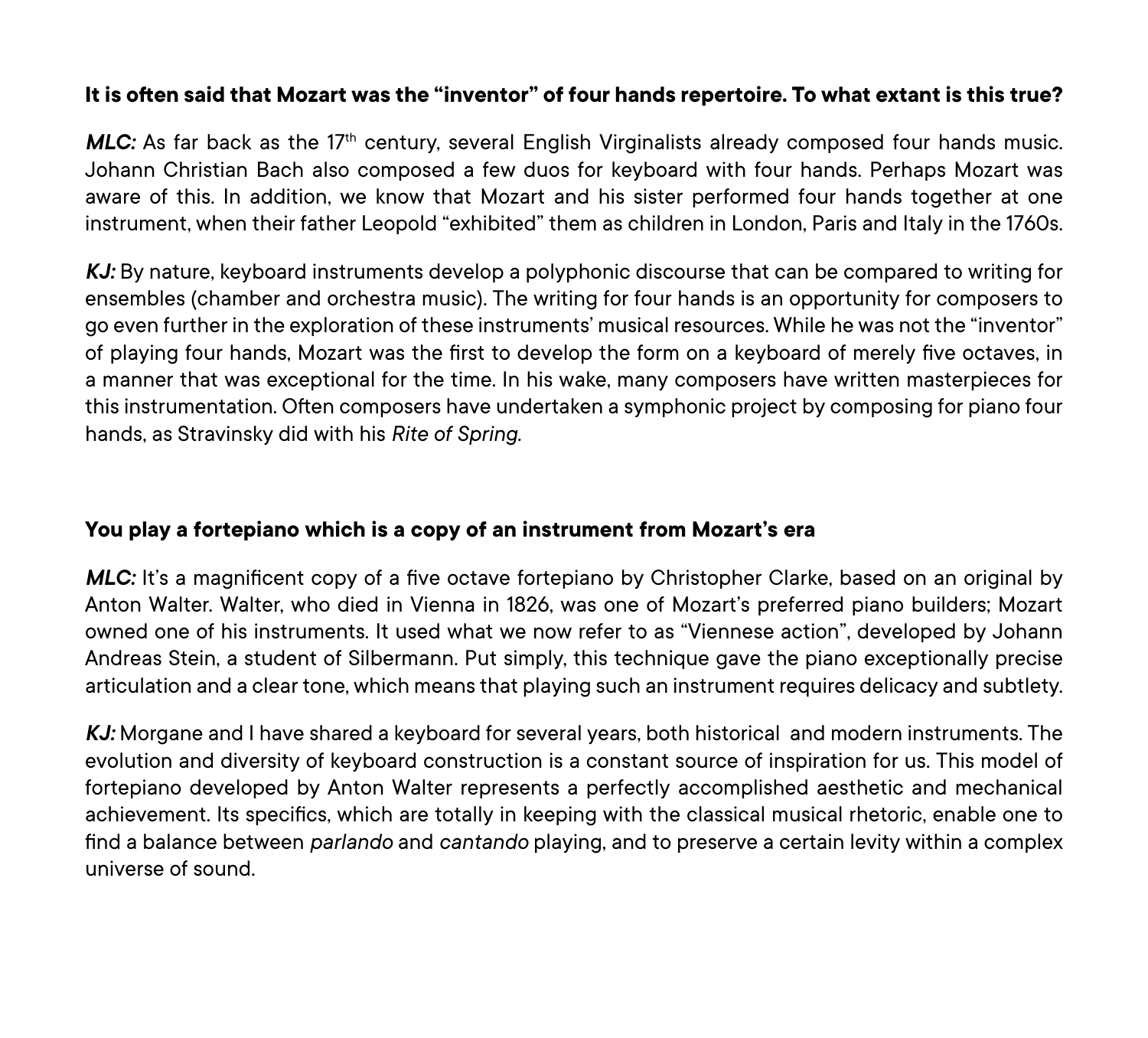#### **Playing a fortepiano requires subtlety, and the beauty of such pieces owes all its flavour to the historical piano's delicate timbre.**

*MLC:* We endeavoured to emphasise the richness of Mozart's writing by highlighting the variety of colours based on the *tessitura*, the registers. The bass and the treble, for example, offer quite different qualities of sound. The extremely light action requires delicateness and skill. But we have also aimed to prioritise the freedom and personality of soloist instruments of the orchestra or certain operatic characters we imagined.

#### **And to conclude…**

*MLC and KJ:* For us, Mozart's music, whether expressive or energetic, light, fierce, elegant or austere, reveals the expectations, the hopes and the dramas that characterised his life. So much has been expressed or written about Mozart: sublime, incomparable, graceful, inimitable… We like the characterisation by a musicologist of Russian extraction, Boris de Schlözer, for whom Mozart's art was "both a culmination and a beginning, a conclusion and an departure towards new and splendid discoveries".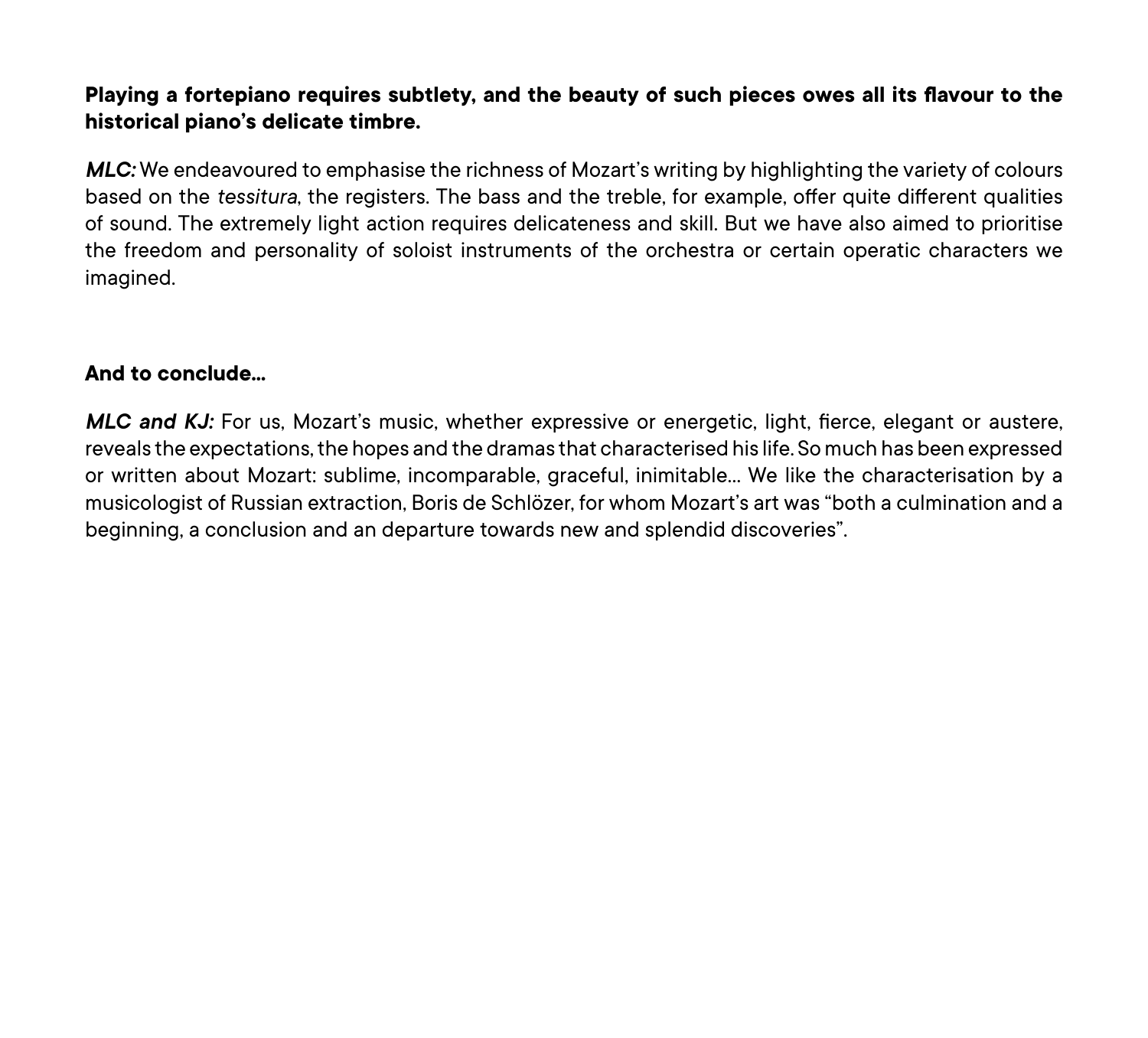## **DUO PÉGASE**

Passionate about the history and breadth of musical and instrumental aesthetics, Morgane Le Corre and Knut Jacques have united their talents for several years to explore the repertoire for four hands and two keyboards.

After musicological and instrumental studies in major European institutions such as the Conservatoire National Supérieur de Paris, the University Paris-Sorbonne and the Koninklijk Conservatorium Den Haag (Royal Conservatory of The Hague), the duo performs in France and worldwide: New York, London, Madrid, Brussels…

The duo is regularly invited to festivals and gives numerous masterclasses.

The eclectic repertoire the duo offers on clavichord, fortepiano, romantic or modern piano spans the centuries, from Johann Christian Bach to György Ligeti, with a predilection for the work of Wolfgang Amadeus Mozart, of which the duo plays in its entirety.

Solicitous about bringing little-known repertoires to life, Morgane Le Corre and Knut Jacques endeavour to make the French repertoire of the early 19<sup>th</sup> century heard (Ignaz Ladurner, Hyacinthe and Louis-Emmanuel Jadin ...) which they regularly include in their concert programs.

They are also professor and conservatory director in Paris.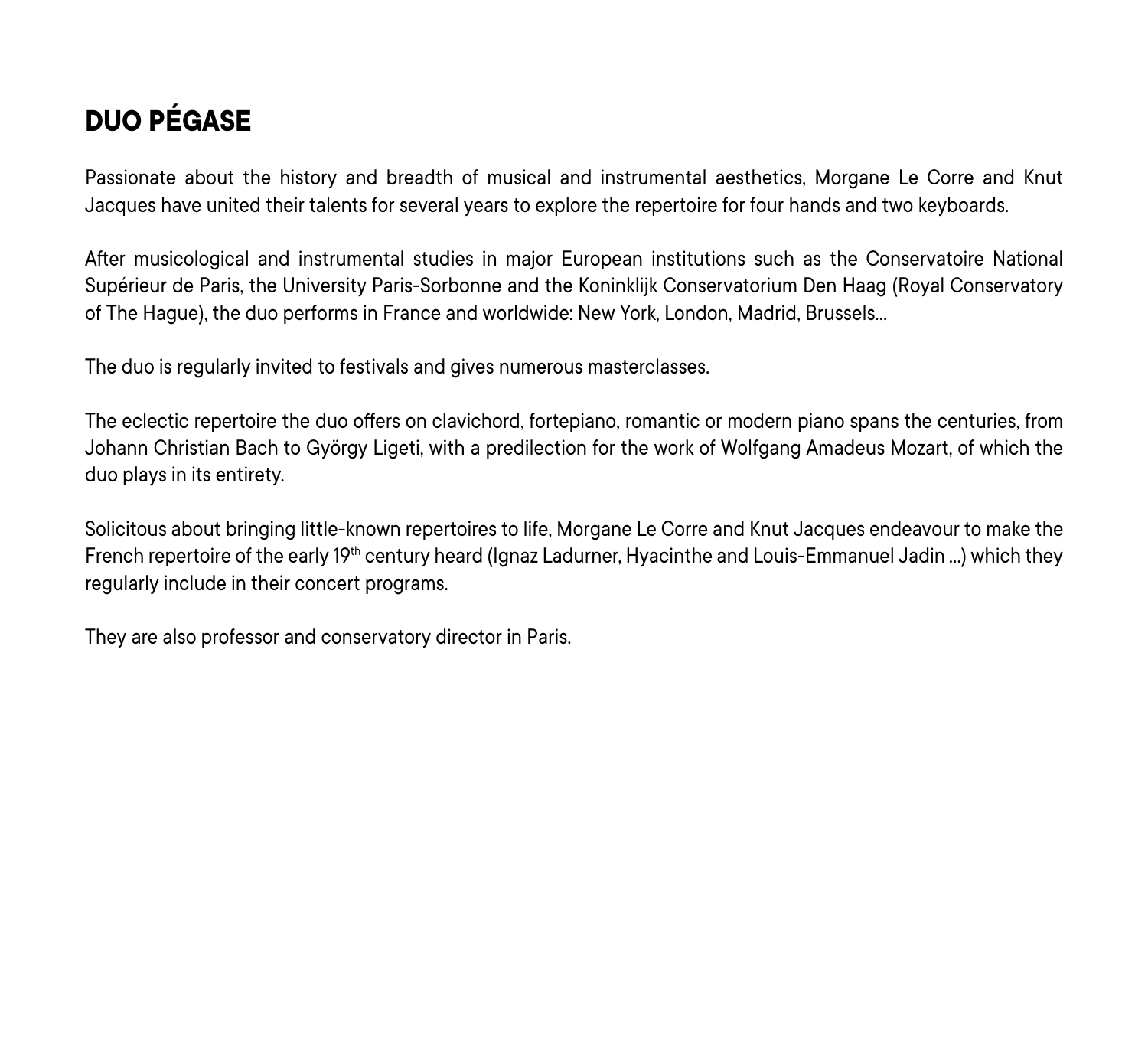







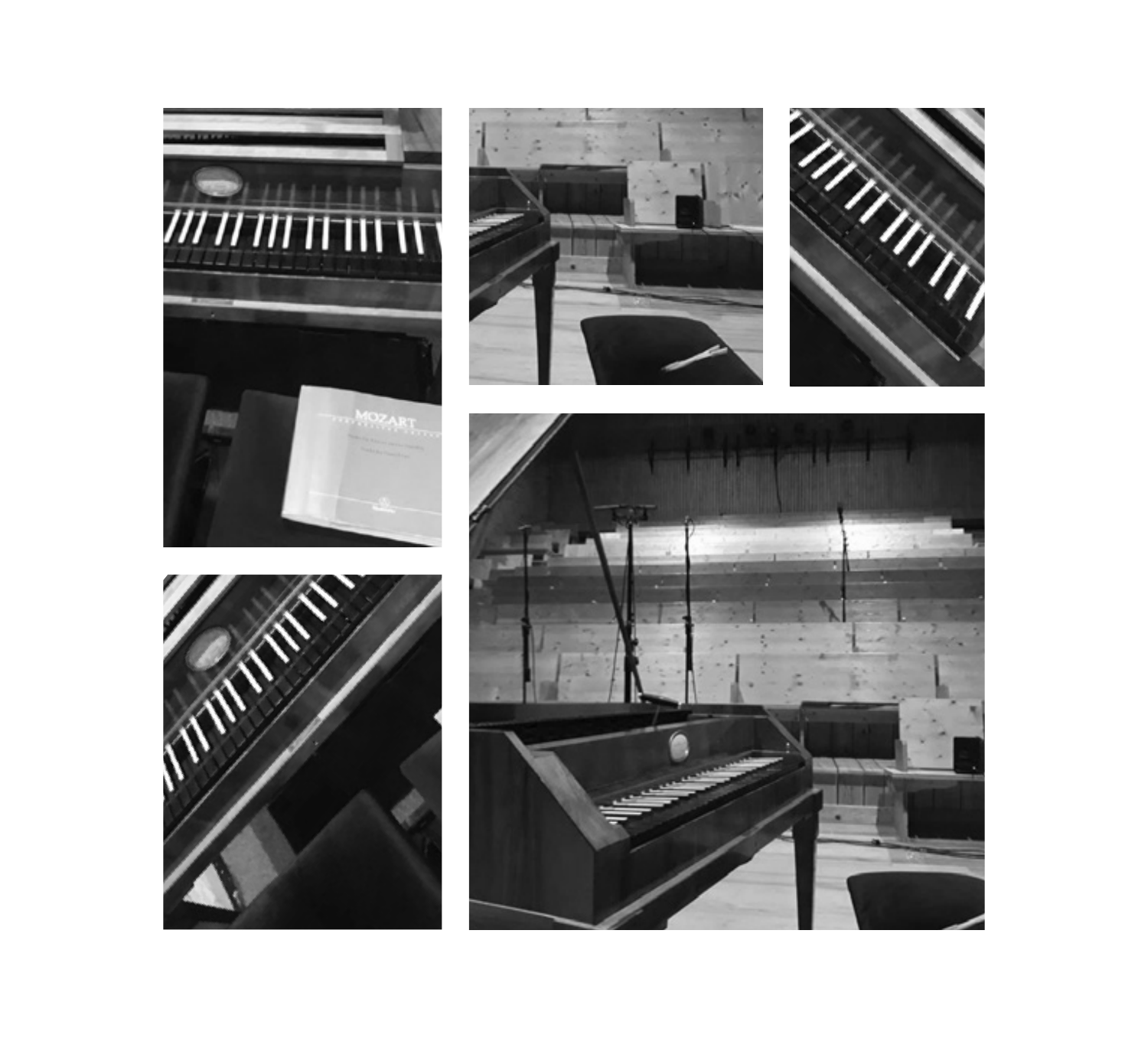**Morgane Le Corre et Knut Jacques, vous formez depuis plusieurs années le Duo Pégase. Aujourd'hui vous abordez deux sonates, les K 497 et 521 et une série de variations K 501. Quelle place ces deux sonates occupent-elles dans le catalogue de l'œuvre de Wolfgang Amadeus Mozart ? D'après leur numérotation dans le catalogue chronologique établi par Ludwig von Keochel, elles dateraient de la maturité mozartienne.**

*KJ :* En effet, ces sonates datent de la dernière partie de la vie de Mozart, jeune trentenaire alors à l'apogée de son génie. Récemment entré en maçonnerie, Mozart, qui avait secoué le joug paternel et l'autorité du prince-archevêque de Salzbourg, vivait à Vienne, et c'est à Vienne qu'il a composé ces deux sonates. La sonate en fa majeur K. 497 a été datée par lui-même du 1<sup>er</sup> août 1786 ; la seconde en ut majeur K. 521 du 27 mai 1787. Mozart était en pleine période de composition des Noces de Figaro qui rencontrèrent un succès mitigé à Vienne pour triompher à Prague, et de Don Giovanni.

*MLC :* On sait que le public viennois a trop souvent témoigné d'une certaine indifférence à l'égard du génie mozartien. Quoique presque contemporaines, les deux sonates sont très différentes l'une de l'autre.

#### **La Sonate en fa majeur est une œuvre d'une richesse extraordinaire.**

*MLC :* Oui et en même temps d'une grande concentration. Elle débute par un Adagio véritablement symphonique. Dans son ouvrage sur Mozart, Alfred Einstein a d'ailleurs souligné qu'il n'y a plus ici de subordination entre dessus et basse, ce qu'on pouvait trouver dans d'autres sonates à quatre mains. Mozart cherche avant tout à enrichir la mélodie, et à unir le style concertant et le caractère intime de la musique. Rehaussée de dissonances, l'harmonie à laquelle il a recours est très élaborée ; tout au long de la sonate, et particulièrement dans la partie allegro du premier mouvement, son écriture évoque les effets orchestraux des tutti se croisant avec de très beaux dialogues qu'on imagine être ceux des bois de l'orchestre.

*KJ :* Le deuxième mouvement utilise une grande variété d'unités rythmiques de la blanche à la triple croche, pour un discours évoquant tantôt un quatuor à cordes tantôt un quintette à vent.

Le finale d'une richesse exceptionnelle pour un rondo, utilise des carrures impaires assez singulières ainsi que des dissonances affirmées comme on peut en entendre dans le quatuor du même nom (K. 465) ou dans les derniers concertos.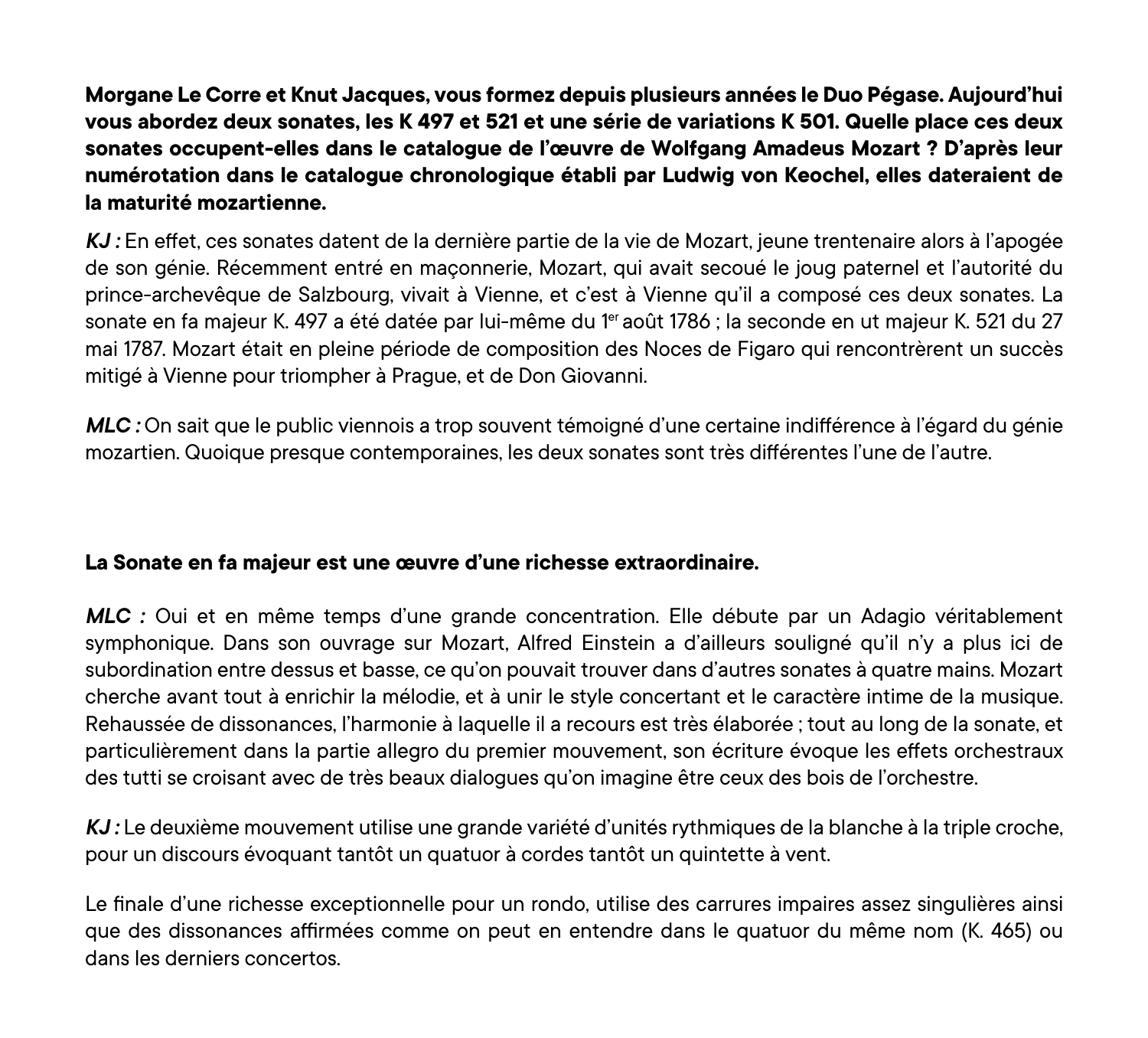#### **Vous nous avez dit que la Sonate en ut majeur K 521 était très différente.**

*KJ :* Dans la sonate en ut majeur, le dialogue se fait plus serré, très virtuose, dans une forme de synergie émulatrice qui s'apparente souvent à un double concerto. D'ailleurs, Mozart, qui l'aimait beaucoup, la jugeait assez difficile. Si son écriture semble transparente et pleine d'élégance, elle n'en demeure pas moins d'une grande maîtrise et d'une vraie densité de propositions thématiques très contrastées. A cet égard la structure de l'Andante en fa majeur rappelle le mouvement lent du Concerto n°20 (K. 466), avec une deuxième partie agitée dans le ton relatif mineur.

*MLC :* Cette sonate typiquement mozartienne se déploie avec une élégance qui évoque l'art de Johann Christian Bach, le dernier fils de Johann Sebastian, que la famille Mozart avait rencontré à Londres une première fois en 1764. On sait que Mozart, qui avait facilement la dent dure pour ses contemporains, a cependant témoigné de son émotion à l'annonce de sa mort à Londres, le 1er janvier 1782. « Quelle perte pour le monde musical », écrivait-il à son père. L'influence que le « Bach de Londres » a exercée sur la personnalité musicale de Mozart est déterminante, tout comme sa contribution à l'épanouissement du pianoforte outre-Manche.

### **Aux deux sonates K 497 et K 521, vous avez joint un Andante avec variations en sol majeur K 501 composé en 1786.**

*KJ :* Mozart a achevé cette œuvre à Vienne le 4 novembre 1786 et l'aurait destinée à l'origine à deux pianos, comme la sonate en ut majeur. Pour nous, la construction de ces variations est subtile, car il nous semble y voir également en filigrane une petite sonate dont le thème et les trois premières variations qui utilisent des unités rythmiques de plus en plus rapides, forment le premier mouvement, la quatrième variation en sol mineur, d'un dépouillement extrême, le mouvement « lent » et la dernière variation un finale brillant de sonate qui se conclut par une merveilleuse coda.

*MLC :* Nous avons choisi pour ce disque d'interpréter les trois dernières œuvres écrites par Mozart, alors à la quintessence de son art. Ces variations sont comme une parenthèse enchantée qu'il s'est offerte entre l'écriture des deux sonates.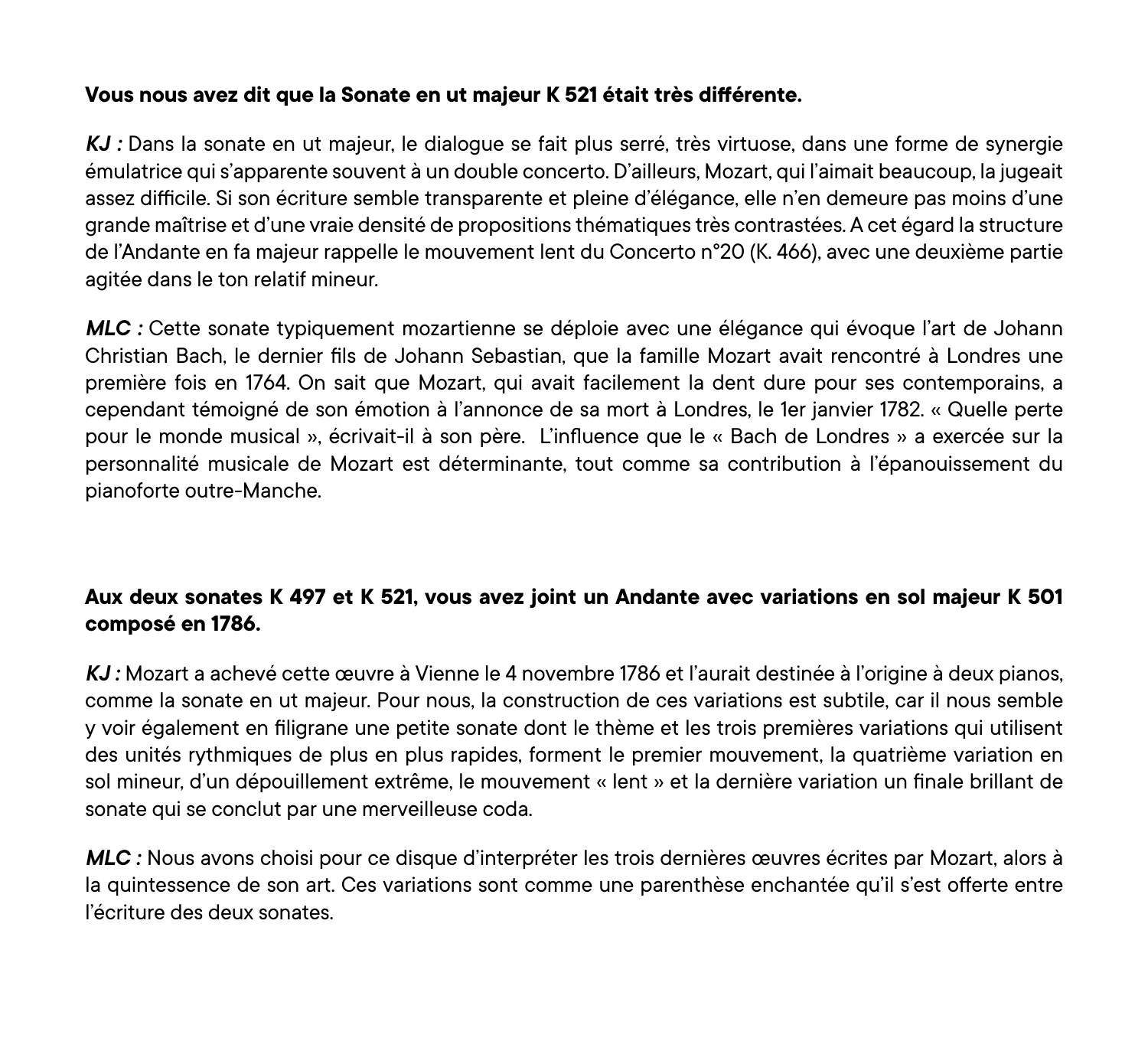### **On dit souvent que Mozart a été l'« inventeur » du jeu à quatre mains. Quel est votre avis ?**

MLC : Si on remonte dans l'histoire de la musique, on découvre que dès le XVII<sup>e</sup> siècle, quelques virginalistes anglais par exemple le pratiquaient déjà. Johann Christian Bach a laissé aussi des duos pour clavier à quatre mains et Clementi lui-même a publié à la même époque un ensemble de sonates à quatre mains. Peut-être Mozart en prit-il connaissance… On sait par ailleurs que le jeu à quatre mains a été pratiqué par Mozart et sa sœur, quand leur père Léopold les a « exhibés » enfants à Londres, à Paris, et en Italie dans les années 1760.

*KJ :* Par nature les instruments à clavier développent un discours polyphonique que l'on peut rapprocher des écritures d'ensembles (musique de chambre et l'orchestre). L'écriture à quatre mains est l'occasion pour les compositeurs d'aller encore plus loin dans l'exploration des ressources musicales de ces instruments. S'il n'a pas été l' « inventeur » du jeu à quatre mains, Mozart fut le premier à en développer l'écriture d'une manière exceptionnelle pour l'époque sur un clavier de tout juste cinq octaves. A sa suite, nombre de compositeurs ont écrit des chefs-d'œuvre pour cette formation, ou, à l'instar de Stravinsky pour le Sacre du Printemps, ont commencé un projet symphonique par une version piano à quatre mains.

#### **Vous jouez sur un pianoforte, copie d'un instrument contemporain de Mozart.**

*MLC :* Il s'agit d'une magnifique copie d'un pianoforte de cinq octaves d'Anton Walter réalisée par Christopher Clarke. Anton Walter, mort à Vienne en 1826, était un des facteurs de pianos préférés de Mozart qui possédait d'ailleurs un de ses instruments. Il utilisait ce que nous connaissons aujourd'hui sous le nom de « mécanique viennoise », mise au point par Johann Andreas Stein, élève de Silbermann. Pour simplifier, cette technique donnait au piano une précision d'attaque exceptionnelle et une sonorité d'une grande clarté, ce qui fait que le jeu sur un tel instrument se révèle très délicat.

*KJ :* Nous partageons avec Morgane un même clavier depuis de nombreuses années, que ce soit sur instruments historiques ou contemporains. L'évolution et la diversité des factures instrumentales est pour nous une source constante d'émerveillement. Ce modèle de pianoforte mis au point par Anton Walter représente une réalisation esthétique et mécanique parfaitement aboutie. Ses spécificités, en totale cohérence avec le langage et la rhétorique classiques, permettent de trouver un équilibre entre jeu parlando et cantando et de préserver une certaine légèreté au sein d'un univers sonore complexe.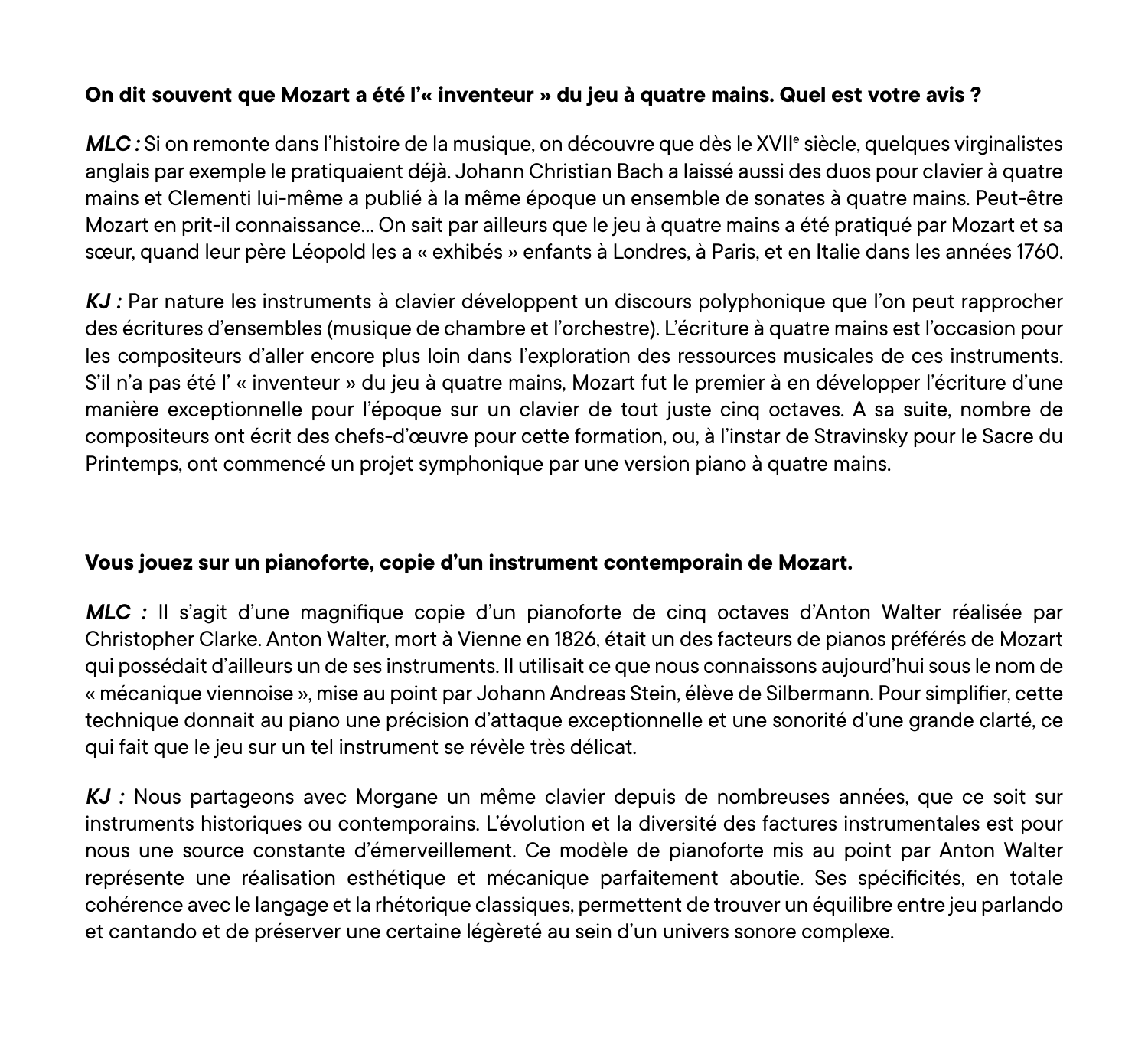#### **Jouer sur un pianoforte nécessite une grande subtilité, et la beauté de telles œuvres trouve toute sa saveur grâce au timbre délicat du piano ancien.**

*MLC :* Nous avons voulu faire valoir la richesse de l'écriture de Mozart en mettant en valeur la variation des couleurs en fonction des tessitures, des registres, les basses et les aigus offrent par exemple des timbres très différents. La mécanique très légère nécessite délicatesse et maîtrise… mais nous avons également cherché à privilégier la liberté et la personnalité des instrumentistes solistes de l'orchestre ou des personnages d'opéra que nous avons imaginés.

#### **Et en conclusion…**

*MLC et KJ :* Pour nous, la musique de Mozart, qu'elle soit expressive ou énergique, légère, âpre, élégante ou austère, révèle les attentes, les espoirs, les drames dont sa vie a été marquée. Presque tout a été exprimé ou écrit sur Mozart, sublime, incomparable, gracieux, inimitable… Nous aimons ce qu'en a dit le musicologue d'origine russe Boris de Schlœzer, pour qui l' art de Mozart était « à la fois un aboutissement et un commencement, une conclusion et un départ vers de nouvelles et splendides découvertes ».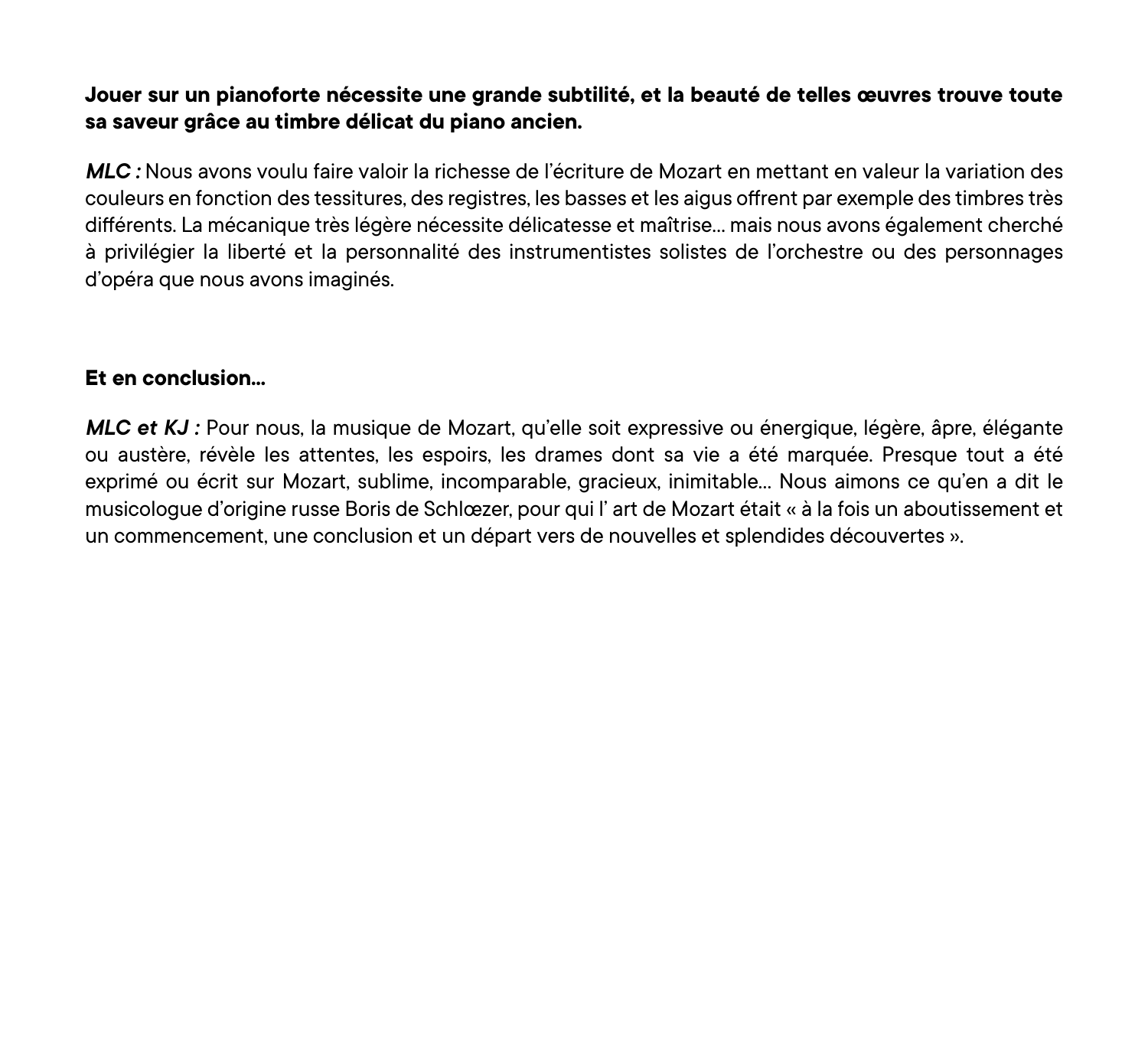## **DUO PÉGASE**

Passionnés par l'histoire et la richesse des esthétiques musicales et instrumentales, Morgane Le Corre et Knut Jacques unissent depuis plusieurs années leurs talents pour explorer le répertoire à quatre mains et deux claviers.

Après des études musicologiques et instrumentales dans de grandes institutions européennes telles que le Conservatoire National Supérieur de Paris, l'Université Paris-Sorbonne et le Koninklijk Conservatorium Den Haag (Conservatoire Royal de La Haye), le duo se produit en France et à l'étranger : New-York, Londres, Madrid, Bruxelles, etc.

Il est régulièrement invité des festivals et donne de nombreuses masterclasses.

Le répertoire éclectique qu'il propose sur clavicorde, pianoforte, piano romantique ou moderne parcourt les siècles, de Johann Christian Bach à György Ligeti, avec une prédilection pour les oeuvres de Wolfgang Amadeus Mozart dont il joue l'intégralité.

Soucieux de faire vivre des répertoire peu connus, Morgane Le Corre et Knut Jacques s'attachent à faire entendre le répertoire français du début du XIX<mark>° siècle (citons : Ignaz Ladurner, Hyacinthe et Loui</mark>s-Emmanuel Jadin…) qu'ils inscrivent régulièrement à leurs programmes de concerts.

Ils sont par ailleurs professeure et directeur de conservatoire à Paris.